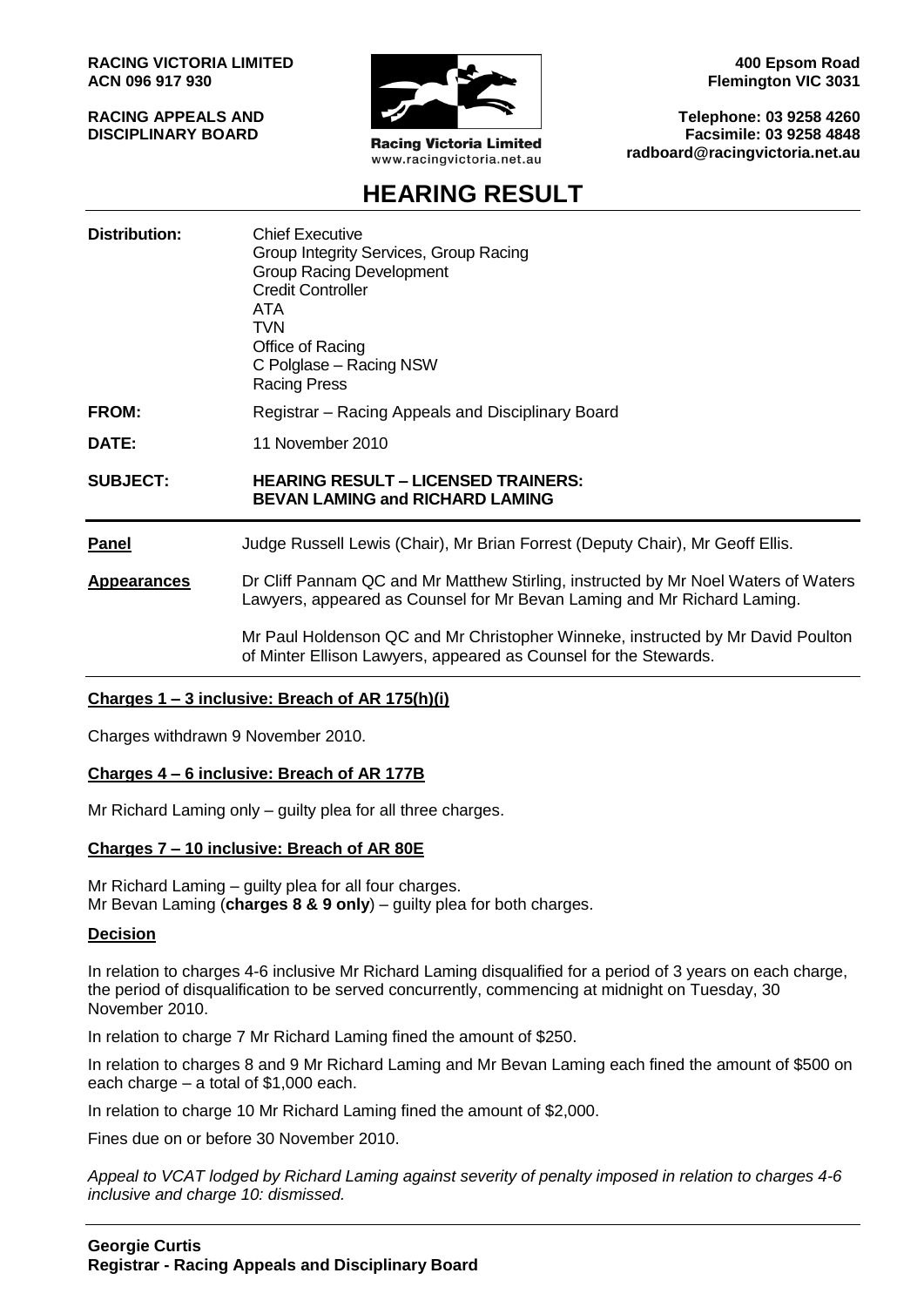# **TRANSCRIPT OF**

# **PROCEEDINGS**

# **RACING APPEALS AND DISCIPLINARY BOARD**

\_\_\_\_\_\_\_\_\_\_\_\_\_\_\_\_\_\_\_\_\_\_\_\_\_\_\_\_\_\_\_\_\_\_\_\_\_\_\_\_\_\_\_\_\_\_\_\_\_\_\_\_\_\_\_\_\_\_\_\_\_\_\_

**HIS HONOUR JUDGE R.P.L. LEWIS, Chairman MR B. FORREST, Deputy Chairman MR G. ELLIS**

**DECISION**

# **TRAINERS: RICHARD and BEVAN LAMING**

## **MELBOURNE**

# **THURSDAY, 11 NOVEMBER 2010**

MR P. HOLDENSON QC, with MR C.J. WINNEKE appeared on behalf of the RVL Stewards

DR C.L. PANNAM QC, with MR M.J. STIRLING appeared on behalf of Richard and Bevan Laming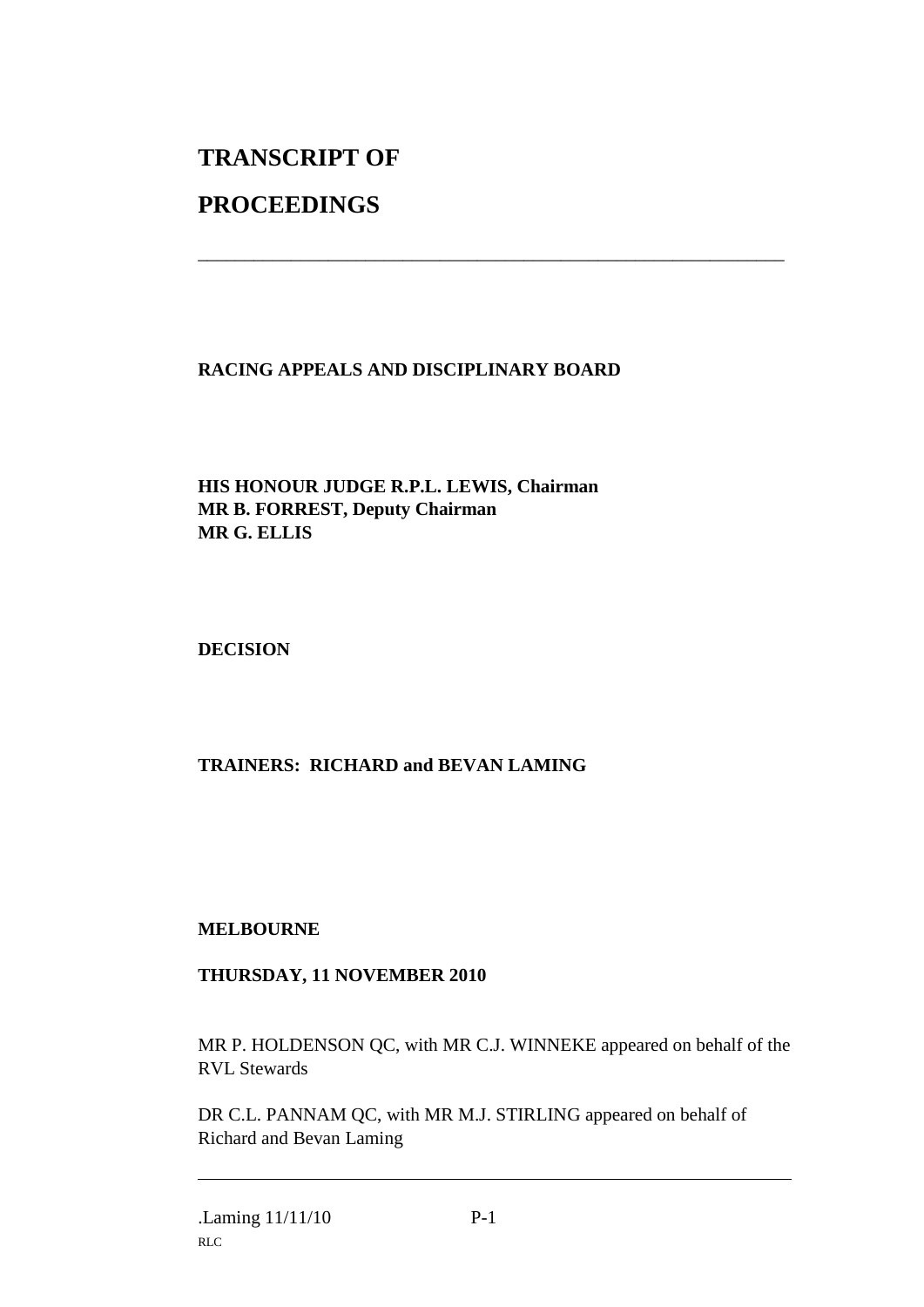CHAIRMAN: Bevan Laming, you have pleaded guilty to two charges, being charges 8 and 9, laid under Australian Rule of Racing 80E, namely that on 31 July 2009, you had on your licensed premises substances not labelled or prescribed or obtained in compliance with relevant state or Commonwealth legislation, such substances being two by 10-mil bottles of Testoprop, a short-acting steroid, and 20 by one-mil vials of adrenaline, a respiratory cardiac stimulant. These charges were laid on 20 November 2009. You pleaded guilty on 8 November 2010, that is, on the first day of this hearing. In the circumstances, the Board imposes a fine of \$500 on each charge.

Richard Laming, you have pleaded guilty to three charges, being charges 4, 5 and 6, laid under Australian Rule of Racing 177B, namely that a sample taken from Benelli on 11 June 2009 and 2 July 2009, and a sample taken from War Dancer on 11 June 2009, contained a prohibited substance, darbepoetin alfa, hereinafter called "DPO". You have further pleaded guilty to three charges, being charges 7, 8 and 9, laid under Australian Rule 80E, namely that on 31 July 2009, you had on your licensed premises substances not labelled or prescribed or obtained in compliance with relevant state or Commonwealth legislation, such substances being eight by 10-mil bottles of triamolone forte, an anti-inflammatory drug; two by 10-mil bottles of Testoprop, and 20 by one-mil vials of adrenaline.

You have also pleaded guilty to charge 10 laid under Australian Rule 80E, namely that on 31 July 2009, you had on your licensed premises a substance being one 20-mil bottle of aminocaproic acid, which was not registered for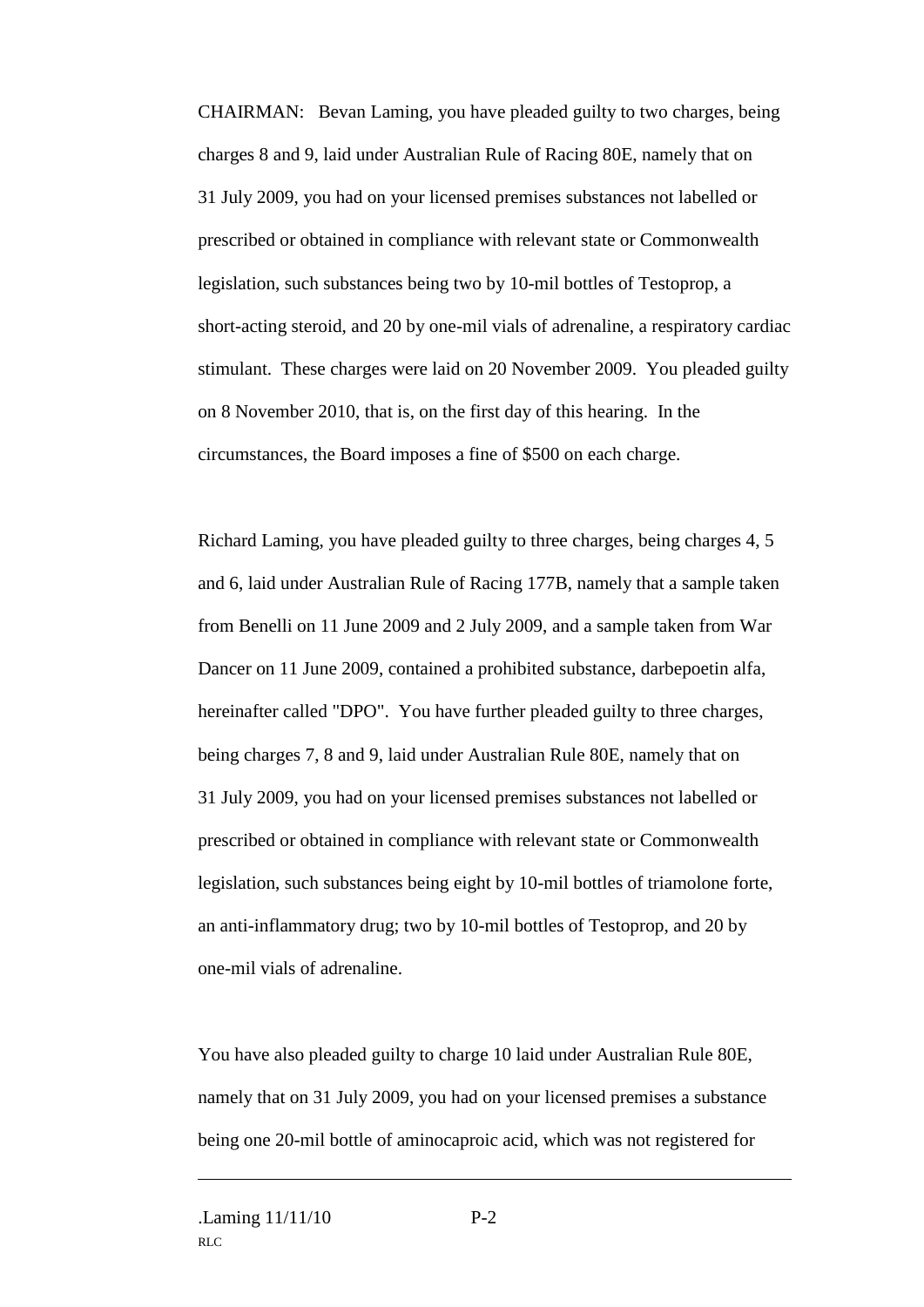veterinary use under the relevant state or Commonwealth legislation. This substance is an anti-bleeding agent.

In relation to charges 7 to 10 inclusive, on charge 7 you are fined the sum of \$250; on each of charges 8 and 9, you are fined the sum of \$500. In relation to charge 10, the Board understands that aminocaproic acid is available in Victoria. However, it is not registered for veterinary use under state or Commonwealth legislation. In the circumstances, the Board imposes a fine of \$2000.

I now return to the consideration of charges 4, 5 and 6. Following the taking of the samples to which I have referred, screening tests undertaken by Racing Analytical Services Ltd and the Australian Sports Drug Test Authority indicated the presence of human erythropoietin, known as EPO, and/or a related material such as DPO. Further tests conducted by the Hong Kong Jockey Club and the United Kingdom laboratory, Quotient Bioresearch Ltd, showed that the said sample had present within them DPO.

DPO is a synthetic EPO. It is not naturally produced in either humans or horses. The evidence is that the only way in which DPO may enter a horse is by human agency, generally by way of injection. DPO has no legitimate therapeutic or veterinary use. Apparently the purpose for which DPO is given to a horse is to increase red blood cell concentration, resulting in an increased oxygen-carrying capacity to the muscles. It is a matter of some debate as to the extent to which a horse's performance is enhanced.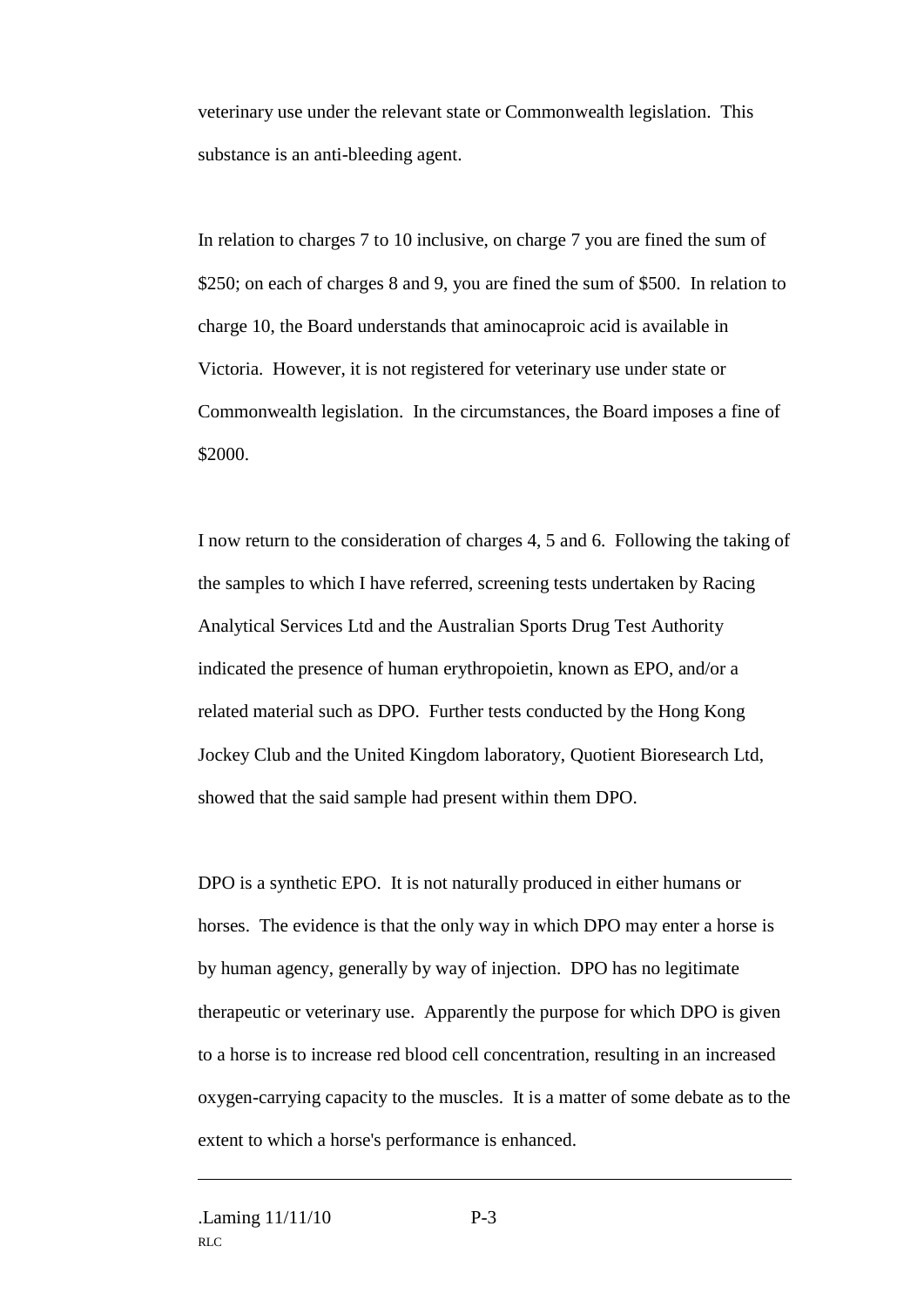Dr Cust, a very experienced veterinarian, believes that it does enhance performance, and Dr O'Callaghan is of the opinion that it is likely to do so. The Board also accepts the evidence of Drs Cust and O'Callaghan that DPO produces adverse effects. In particular, Dr Cust in his statement of 1 November 2010 says in paragraph 8:

*The adverse effects of the use of DPO in a racehorse include conditions such as fatal anaemia, fatal haemorrhage, fatal pulmonary haemorrhage, cardiovascular incidents which may result in sudden collapse and potential death during exercise. These conditions would all arise as a result of haemoconcentration and increased clotting of the blood, leading to potential thrombosis and embolism formation. The haemoconcentration that occurs following DPO administration results in a substantial increase in red blood cell concentration. However, plasma volume is reduced, leading to a marked increase in the viscosity of the blood.*

This being the case, such adverse effects impact upon the safety and welfare of horses and riders, in that there is the potential for a catastrophe to occur, particularly during the running of a race.

As Mr Holdenson has observed, the use of DPO and the unfair advantage thereby conferred may lead to a perception within some members of the public and the racing public in particular that thoroughbred racing is unfair because a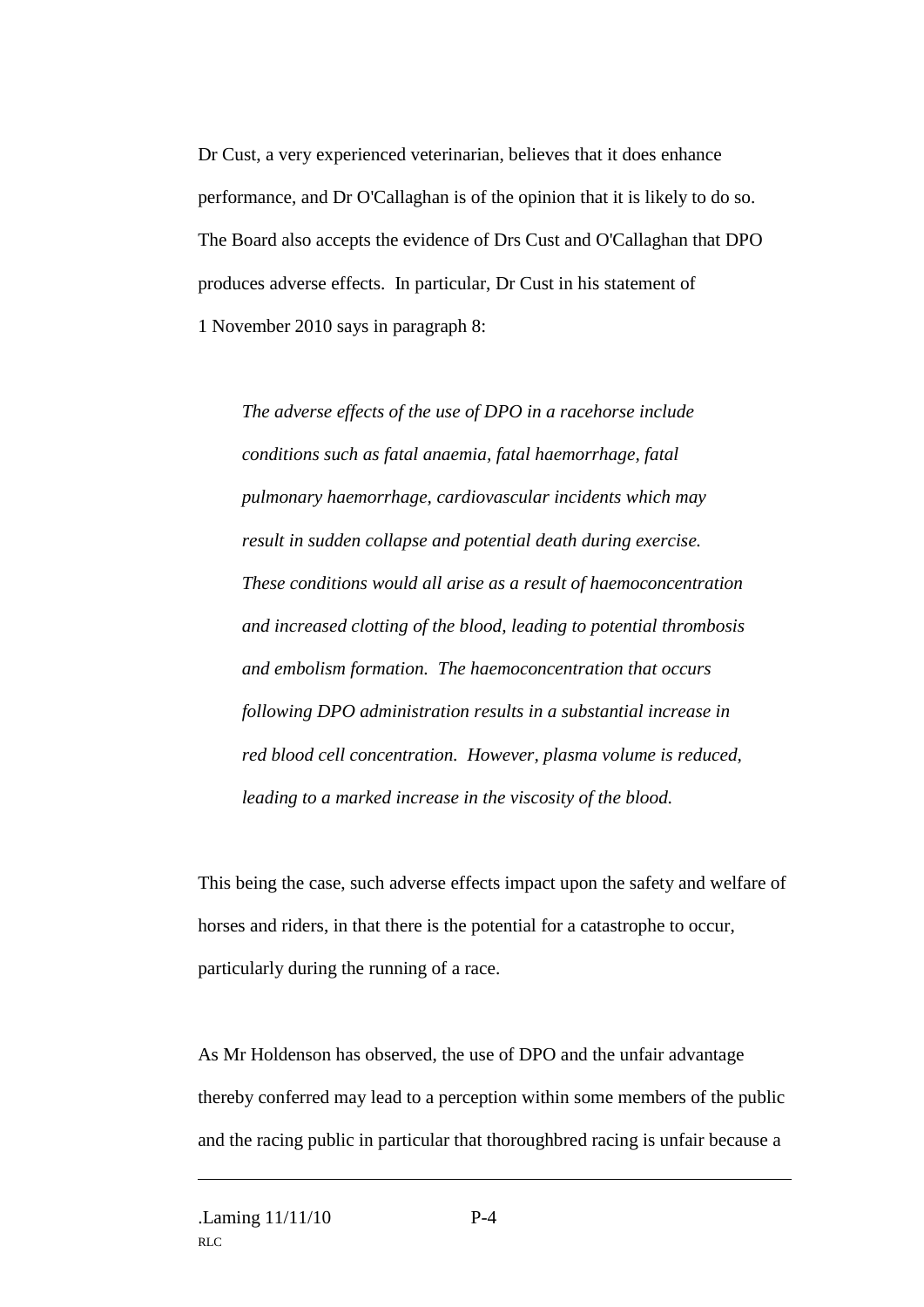number of the participants are cheats. In short, the revelation that DPO is used in racehorses tarnishes the image of racing and therefore due regard must be had to this aspect in arriving at an appropriate penalty.

However, having regard to the circumstances of this case, the principle of general deterrence is the prime sentencing consideration. Few mitigating factors have been established in this case. The Board has been left in the position where there is no explanation for the presence of the prohibited substance in the horses' systems.

Your plea of guilty came at a late stage. The Board takes into account your hitherto good character in relation to your involvement in racing, your age, the absence of any previous transgressions and the fact that most of your working life has been in the racing industry.

I now come to the question of punishment. This is the first case to come before the RAD Board involving DPO. The Board is mindful of the fact that these are not administration offences. Nevertheless, it is a case of considerable significance. It is clear that both parties recognise the seriousness of these offences. Indeed, both counsel refer to a number of cases involving disqualification. The Board found these cases of limited assistance as the outcome in each case depends on that case's own particular facts and circumstances.